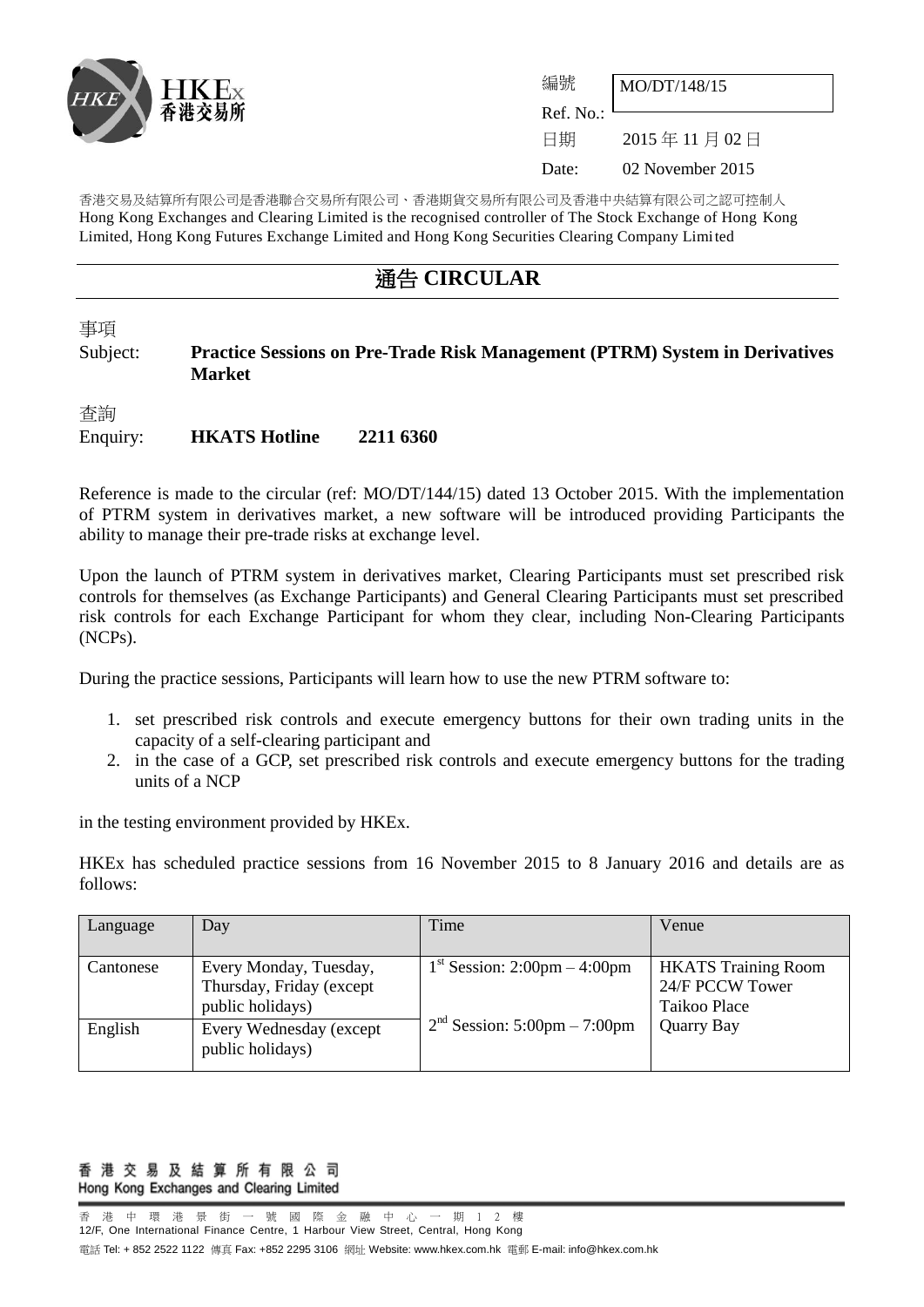# HKEx香港交易所

Participants are required to nominate the staff(s) who will be responsible to operate the PTRM software to enroll in one of the practice sessions and reserve their seats.

Please fill in the attached enrolment form in Appendix 1 and fax to 2509 0724 or 2877 0017 or email to [ClickSupport@hkex.com.hk](mailto:ClickSupport@hkex.com.hk) on or before 13 November 2015 (Friday).

For any enquiries, please contact the HKATS hotline at 2211 6360.

Sanly Ho Head Derivatives Trading Global Markets Division

*This circular has been issued in the English language with a separate Chinese language translation. If there is any conflict in the circulars between the meaning of Chinese words or terms in the Chinese language version and English words in the English language version, the meaning of the English words shall prevail*